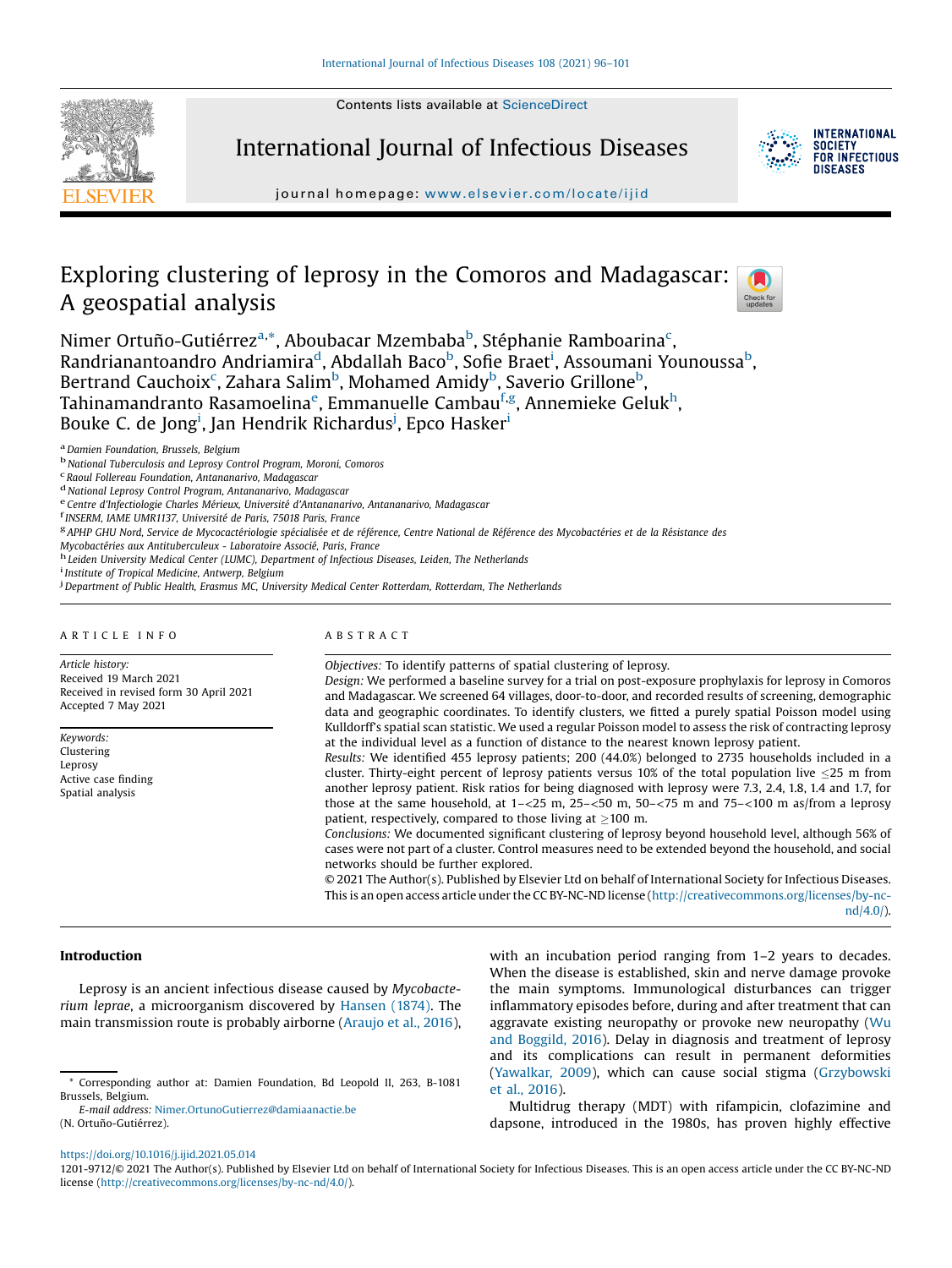(World Health Organization, 2002; World Health [Organization,](#page-5-0) [2019](#page-5-0)). As a result, leprosy prevalence has dramatically decreased worldwide and in 2000, leprosy was declared eliminated as a public health problem. Elimination was defined as a global prevalence of less than 1 leprosy case per 10,000 population (World Health [Assembly,](#page-5-0) 1991). The impact on transmission, and by extension on the incidence of leprosy, has been less impressive. Since 2013, the annual number of new leprosy cases reported globally has persisted above 200 000, and the average incidence of leprosy in children has stagnated at close to 1 per 100 000 inhabitants (World Health [Organization,](#page-5-0) 2019). These 2 indicators support evidence of uninterrupted transmission of M. leprae.

The Global Leprosy Strategy 2016–2020 aimed to reduce transmission, focusing on early diagnosis, especially in children, and targeting endemic communities through active case finding strategies (World Health [Organization,](#page-5-0) 2016). In 2018 the World Health Organization endorsed preventive treatment for close contacts of patients in the form of single-dose rifampicin postexposure prophylaxis (SDR-PEP) (World Health [Organization,](#page-5-0) [2018](#page-5-0)). In Bangladesh, the pivotal COLEP trial had shown a 50%– 60% decrease in leprosy incidence when comparing contacts receiving SDR-PEP to contacts receiving a placebo ([Ferreira](#page-5-0) et al., 2017; Moet et al., [2004b](#page-5-0)). More recently, a modelling study in the context of the Indian health system predicted that SDR-PEP is a cost-effective intervention based on its ability to prevent disabilities [\(Tiwari](#page-5-0) et al., 2020). Moreover, the feasibility of programmatic delivery of SDR-PEP has been demonstrated in 7 endemic countries in Asia, Africa and South America ([Richardus](#page-5-0) et al., [2021](#page-5-0)).

The Post ExpOsure Prophylaxis for LEprosy (PEOPLE) trial that commenced in late 2018 aims to gather further evidence for SDR-PEP and explore different modalities. The study is carried out in 64 villages in the Comoros and Madagascar, with 4 randomized study arms. Over 3 years (2 years in Madagascar), leprosy incidence in 3 intervention arms will be compared with that in the comparator arm without SDR-PEP (Arm 1). Modalities explored include provision of SDR-PEP to household contacts only (Arm 2), to all those living within 100 m of an index case (Arm 3), or to household contacts plus those living with 100 m of an index case and testing positive for antibodies directed against M. leprae-phenolic glycolipid-I (PGL-I), assessed by a rapid test that quantitatively detects immunoglobulin (IgM) antibodies against PGL-I in fingerstick blood (Arm 4) ([Corstjens](#page-5-0) et al., 2019).

In this report, we analyse the baseline survey results, before SDR-PEP was provided, to assess patterns of spatial clustering of leprosy at household and individual level that may inform casefinding strategies.

## Methods

## Study design

As part of the baseline survey of the PEOPLE trial, we visited all households in 64 villages, 32 on Anjouan (Comoros), 16 on Mohéli (Comoros) and 16 in Miandrivazo district (Madagascar). All consenting household members were screened for leprosy and results were recorded, along with their leprosy history and basic demographic details, on smartphones, using a custom-designed app in Open Data Kit (ODK) Collect. The app also enabled the recording of the geographic coordinates of each household visited. Thus, we developed a dataset containing records of 102 089 individuals, 57 619 on Anjouan, 21 982 on Mohéli and 22 488 in Miandrivazo, divided over 20 897 households. Median household size was 6 on Anjouan and Mohéli, with an interquartile range (IQR) of 4–8, and 5 in Miandrivazo (IQR 4–7). Among those surveyed, we found 455 (4.5 per 1000) prevalent leprosy cases, 346 (6.0 per 1000) on Anjouan, 39 (1.8 per 1000) on Mohéli, and 70 (3.1 per 1000) in Miandrivazo. We included cases already on treatment at the time of the survey and cases newly diagnosed during the survey. This dataset was used to explore the spatial clustering of leprosy.

# Study setting

The Comoros is an archipelago located in the Indian Ocean, composed of 3 islands: the main island, Grand Comore, and two smaller islands, Anjouan and Mohéli. The country, with 832 000 inhabitants, is 1 of 23 high-priority countries for leprosy identified by the World Health Organization (World Health [Organization,](#page-5-0) [2019](#page-5-0)). The leprosy burden is concentrated on Anjouan and Mohéli, whereas Grand Comore has only sporadic cases. In 2018, the leprosy case notification rates were 6.6 and 7.4 per 10 000 inhabitants, respectively, for Anjouan and Mohéli [\(Programme](#page-5-0) National de Lutte contre la [Tuberculose](#page-5-0) et la Lèpre (PNTL), 2019). The Comoros is ranked 156 out of 189 countries on the human development index ([UNDP,](#page-5-0) 2020). Over half of the population (55%) depend on agriculture but soil erosion makes production insufficient and fishing partially fills the food gaps (The [Indepen](#page-5-0)dent [Evaluation](#page-5-0) Office (IEO) of UNDP, 2019). In the latest national demographic survey, married women and men represent, respectively, 61% and 53% of the population that form nuclear families that include polygamic unions, which are more frequent in rural areas (20% versus 14% in urban areas). [\(DGSP,](#page-5-0) 2014) Villages on the Comoros tend to be compact and well-delineated, with little open space inside village boundaries. Anjouan is the larger of the 2 leprosy endemic islands with a population of 332 466 on a land area of  $424 \mathrm{ km}^2$ , versus 52 360 population and a land area of 208  $km<sup>2</sup>$  for Mohéli. The population density on Anjouan is thus roughly 3 times higher than on Mohéli. This is further compounded by the fact that Anjouan has relatively little arable land because it is situated on a steep volcano. Most of the population therefore live in the coastal areas ([Ratter](#page-5-0) et al., 2016).

Both passive and active case finding strategies for leprosy are implemented. For over 10 years, leprosy elimination campaigns have been conducted regularly. During campaigns, the population is invited for screening for skin conditions in a defined location. Presumptive leprosy patients are examined by specialized staff and contact screening is done in the same place ([Ministère](#page-5-0) de la Santé, [2014](#page-5-0)). Throughout these campaigns, the proportion of new patients with visible deformities has been <3% (World [Health](#page-5-0) [Organization,](#page-5-0) 2019) and the MDT completion rate for multibacillary cases (Programme National de Lutte contre la [Tuberculose](#page-5-0) et la Lèpre [\(PNTL\),](#page-5-0) 2019) has been >90%, indicative of high-quality leprosy services. Nevertheless, the continued high incidence of leprosy and the high proportion of children (<15 years) among new cases (>30%) illustrates uninterrupted transmission.

Madagascar is a much larger country located in the Indian Ocean, just south-east of the Comoros, with a land area of approximately 592,800 km<sup>2</sup>. It is also included among the 23 highpriority countries for leprosy, notifying approximately 1500 leprosy cases per year for a total population of 26.2 million. The leprosy burden is distributed unevenly with high and low prevalence areas. The proportion of new patients presenting with visible deformities is close to 20% and the MDT completion rate in multibacillary cases is 76%; both indicators are explained by the limited geographical coverage of leprosy services. The proportion of children <15 years among new leprosy patients is 9% ([World](#page-5-0) Health [Organization,](#page-5-0) 2019), though lower than on the Comoros, it still illustrates persistent transmission. The Madagascar National Leprosy Control Program implements passive and active case detection. Active case detection is guided at the regional level by endemicity, geographical accessibility and available means. On the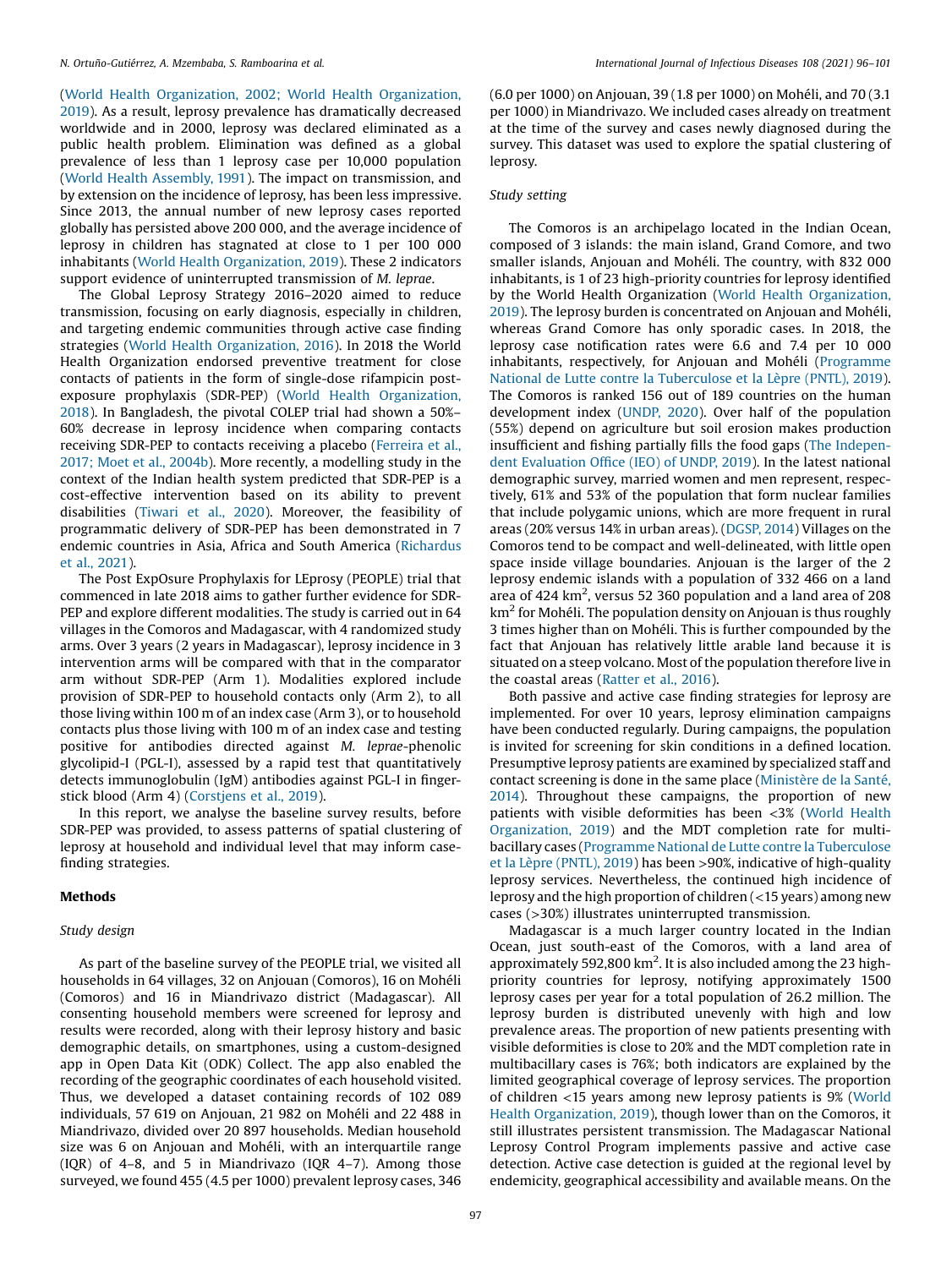human development index Madagascar is ranked 164 out of 189 countries (([UNDP,](#page-5-0) 2020). At a national level, 63.4% of the families are nuclear (65.8% and 54.3% in the rural and the urban areas, respectively). The study district of Miandrivazo is a poor rural district with a land area of 12 330 km<sup>2</sup> and a population of 162 462. The study villages are situated 24–70 km from the district capital. They tend to be stretched out, consisting of multiple hamlets, and are often poorly accessible by road. Most villagers depend on agriculture for their livelihood, and raising livestock is another source of income (Institut National de la [Statistique,](#page-5-0) 2020).

#### Sample size and statistical analysis

The sample size was calculated for the primary objective of the PEOPLE trial described earlier, which compares the effectiveness and cost-effectiveness of 3 different modalities of providing SDR-PEP [\(Ortuno-Gutierrez](#page-5-0) et al., 2019b). A total of 64 villages were selected, with an estimated population of approximately 140 000. The actual numbers of inhabitants in the villages were lower than these estimates and, as mentioned earlier, 102 089 participants were enrolled, among whom there were 455 active leprosy cases, either newly diagnosed during the survey or on treatment at that time.

Using the dataset described, we conducted 2 analyses. First, we used a collapsed dataset in which each household represented 1 observation with geographic coordinates, with the number of household members and leprosy cases as variables. This dataset was used to fit a purely spatial Poisson model using Kulldorff's spatial scan statistic to identify clusters of leprosy-affected households (Kulldorff and [Nagarwalla,](#page-5-0) 1995). We used the software's default settings, i.e., circular clusters with a maximum size of 50% of the population. We retained only clusters that were statistically significant ( $P < 0.05$ ) or borderline significant ( $0.05 \leq P$  $\leq 0.10$ ).

For the second analysis, we used individual data. Making use of the distance matrix module in QGIS [\(Sutton](#page-5-0) et al., 2021), we determined for each individual the distance to the nearest other person who is a (prevalent) leprosy case. For individuals who were found to be leprosy cases themselves, this would be the distance to the nearest other leprosy case. Based on these distances, the study population was divided into 6 categories: 1. Household contacts of a leprosy patient; 2. Neighbours at <25 m of a leprosy patient; 3. Village contacts at 25–<50 m of a leprosy patient; 4. Village contacts at 50–<75 m of a leprosy patient; 5. Village contacts at 75– $<$ 100 m of a leprosy patient; 6. Those living at  $\geq$ 100 m of a leprosy patient. These data were used to fit a Poisson model with prevalent leprosy as the outcome and distance category as the predictor. As a reference category, we used those living at  $\geq$ 100 m from the nearest known other person with leprosy. To account for intracluster correlation, we added village of residence nested within island location to the model as a random effect. As a sensitivity analysis, not foreseen in the original statistical analysis plan, we repeated the analysis by site (Anjouan, Mohéli and Madagascar) and also after excluding villages with zero prevalence.

#### Results

The 455 leprosy cases lived in 418 households. There was a single case in 382 households, 35 households had 2 cases, 1 household had 3 cases, and in the remaining 20 479 households, no prevalent leprosy cases were found.

Prevalence rates by village were 0.0–30.8 per 1000 with a median of 2.5 and IQR 0.99–5.0 per 1000. In 8 out of 64 villages, no active cases were found. Figure 1 shows the distribution of leprosy prevalence by village during the baseline survey.

The Kulldorff's spatial scan statistic identified 4 statistically significant clusters on Anjouan, 1 significant and 1 borderline significant cluster on Mohéli, and 1 significant and 2 borderline significant clusters on Madagascar [\(Table](#page-3-0) 1). Of all 455 patients in the 3 sites, 200 (44.0%) belonged to a high prevalence cluster though 15 of those patients were part of borderline statistically significant clusters. An example of a cluster in the Comoros is shown in [Figure](#page-3-0) 2 below.

On Anjouan, 173/346 leprosy patients (50%) were part of 4 high prevalence clusters, with statistically significant P-values of <0.01 and relative risks of 3.1–6.0. On Mohéli, 10/39 patients (24%) belonged to 2 high prevalence clusters, 1 statistically significant cluster that includes 8/39 cases (21%) with a prevalence rate ratio of 42.4 and  $P < 0.0005$ ; the other 2 patients belong to a borderline significant cluster ( $P = 0.088$ ) which is, in fact, a single household. In Madagascar, 17/70 patients (24%) were part of 3 high prevalence clusters, 1 small but statistically significant cluster comprising 4 patients ( $P = 0.0045$ ) and 2 marginally significant clusters made up of 7 and 6 patients with P-values of 0.067 and 0.072, respectively. Details of the clusters are presented in [Table](#page-3-0) 1.

In our second analysis, we found strong spatial clustering of leprosy based on the probability of being diagnosed with the disease as a function of geographical distance to the nearest other prevalent leprosy case at the time of the survey. In our model, controlling for intracluster correlation by using village of residence nested within island location as a random effect, and using those living at  $\geq$  100 m as a reference category, we observed prevalence rate ratios ranging from 7.5 for household members, 2.5 for neighbours within 25 m, decreasing to 1.8 for those living at 75–100 m, but all statistically significant. Details are shown in [Table](#page-3-0) 2.

We repeated the analysis for each island individually and found similar associations and gradients, details are shown in [Table](#page-4-0) 3. Due to the smaller sample size, the observed rates are less stable, but the general picture of associations and gradients observed remains unchanged. Excluding villages without cases had no significant impact either with prevalence rate ratios of 7.2 (95% CI 5.0–103), 2.4 (95% CI 1.7–3.4), 1.8 (95% CI 1.3–2.5), 1.5 (95% CI 1.0–2.1) and 1.7 (95% CI 1.1–2.4), respectively, for household contacts, neighbours at <25 m and neigbourhood contacts at 25–<50, 50–<75 and 75–<100 m distance, as compared with those living at  $\geq$ 100 m.



Figure 1. Distribution of leprosy prevalence per 1000 inhabitants, per village included in the survey, Comoros and Madagascar, 2019.

Among the 64 villages included in the study, there were 8 villages without leprosy cases. In the other 56 villages, the prevalence per 1000 population ranged between 1 in 12 villages to 31 in 1 village.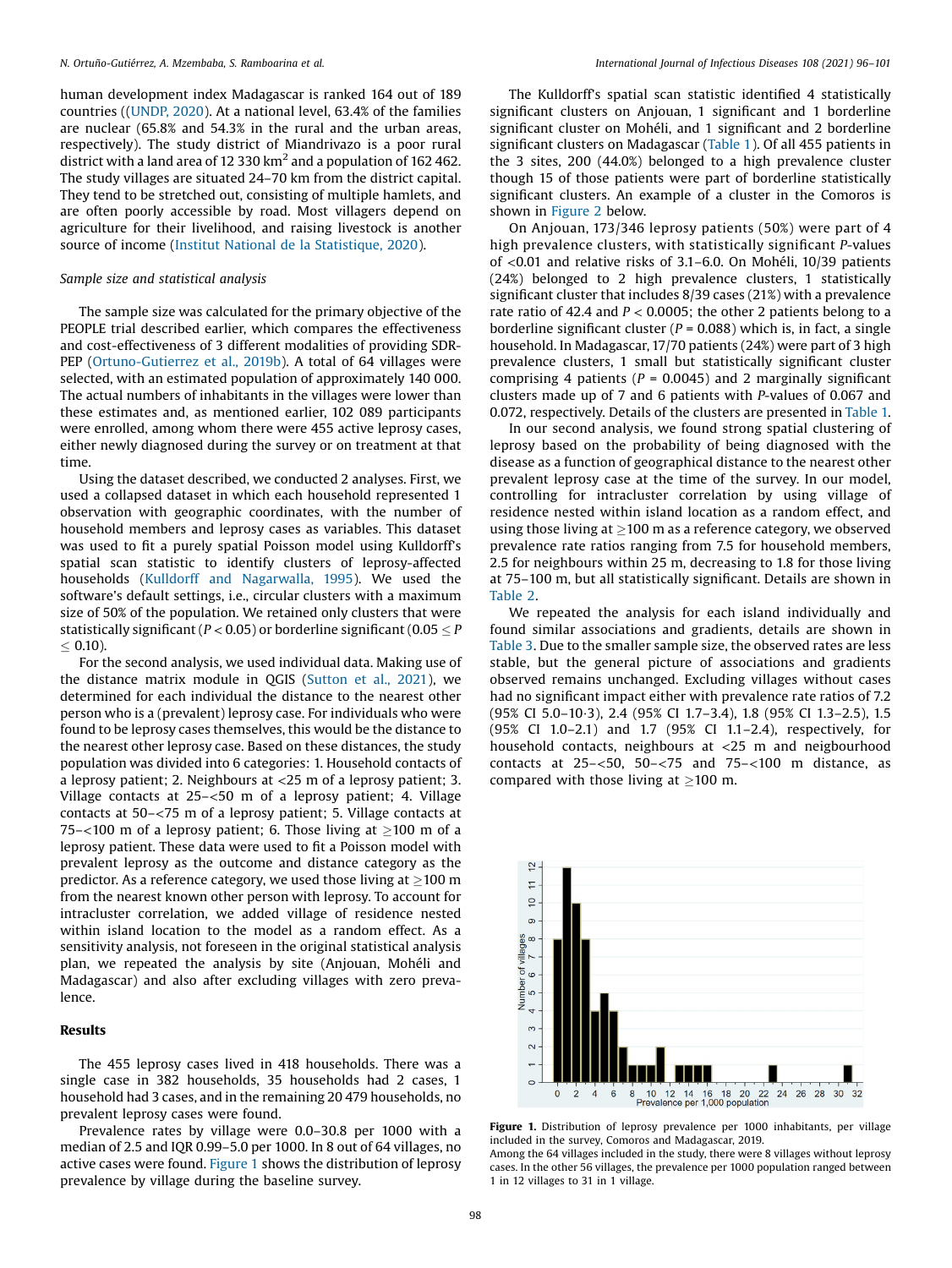<span id="page-3-0"></span>

#### Table 1

Characteristics of high prevalence clusters identified by Kulldorff's spatial scan statistic.

| Site       | Cluster | Number of households | Cluster size (population) | Number of leprosy cases | Relative risk | P-value  |
|------------|---------|----------------------|---------------------------|-------------------------|---------------|----------|
| Anjouan    |         | 355                  | 1688                      | 47                      | 5.2           | < 0.0001 |
|            |         | 11,59                | 6159                      | 93                      | 3.1           | < 0.0001 |
|            |         | 91                   | 464                       | 16                      | 6.0           | 0.0019   |
|            | 4       | 113                  | 592                       | 17                      | 5.0           | 0.0078   |
|            |         |                      |                           |                         |               |          |
| Mohéli     |         | 25                   | 133                       | 8                       | 42.4          | < 0.0001 |
|            |         |                      | 4                         |                         | 297.0         | 0.088    |
|            |         |                      |                           |                         |               |          |
| Madagascar |         |                      | 19                        | 4                       | 71.7          | 0.0045   |
|            |         | 45                   | 236                       |                         | 10.5          | 0.067    |
|            |         | 32                   | 160                       | 6                       | 13.1          | 0.072    |



Figure 2. Clustering of leprosy cases in villages on Anjouan (with minimal adaptations to protect the privacy of participants). The island of Anjouan had the highest proportion of leprosy cases belonging to significant clusters. In this example we illustrate the household screened in green, the household screened and part of a cluster in blue and the leprosy-affected households in red.

#### Discussion

During our baseline survey in 64 villages on the Comoros and Madagascar, we found high leprosy prevalence and strong spatial clustering. The prevalence of leprosy at village-level exceeded 10 per 1000 population in 9 villages, including 1 in which >30 per 1000 had active leprosy. Among 455 leprosy patients, 200 (44%) were part of high prevalence clusters. On Anjouan, where the prevalence is highest, these were most often large clusters extending across many households, even across villages. On Mohéli and in Madagascar clusters were smaller (2–8 patients). When considering the entire population in relation to the distance to the nearest index case, we found strong and highly significant associations. Compared with those living at  $\geq$ 100 m from the

#### Table 2

Probability of being a leprosy patient as a function of distance to nearest index case random-effects model controlling for island and village of residence.

| Distance to index case             | Population screened | Number of leprosy cases (%) | Adjusted prevalence rate ratio (95% CI) |
|------------------------------------|---------------------|-----------------------------|-----------------------------------------|
| Same household                     | 2159                | 73 (3.4)                    | $7.5(5.2 - 10.8)$                       |
| Neighbour contact at $<$ 25 m      | 9448                | 98(1.0)                     | $2.5(1.8-3.5)$                          |
| Neighbourhood contact at 25-<50 m  | 13,645              | 91(0.7)                     | $1.9(1.4-2.7)$                          |
| Neighbourhood contact at 50-<75 m  | 11,255              | 52(0.5)                     | $1.6(1.1-2.3)$                          |
| Neighbourhood contact at 75-<100 m | 8808                | 40(0.5)                     | $1.8(1.2-2.6)$                          |
| Neighbourhood contact at $>100$ m  | 56,774              | 101(0.2)                    | Ref.                                    |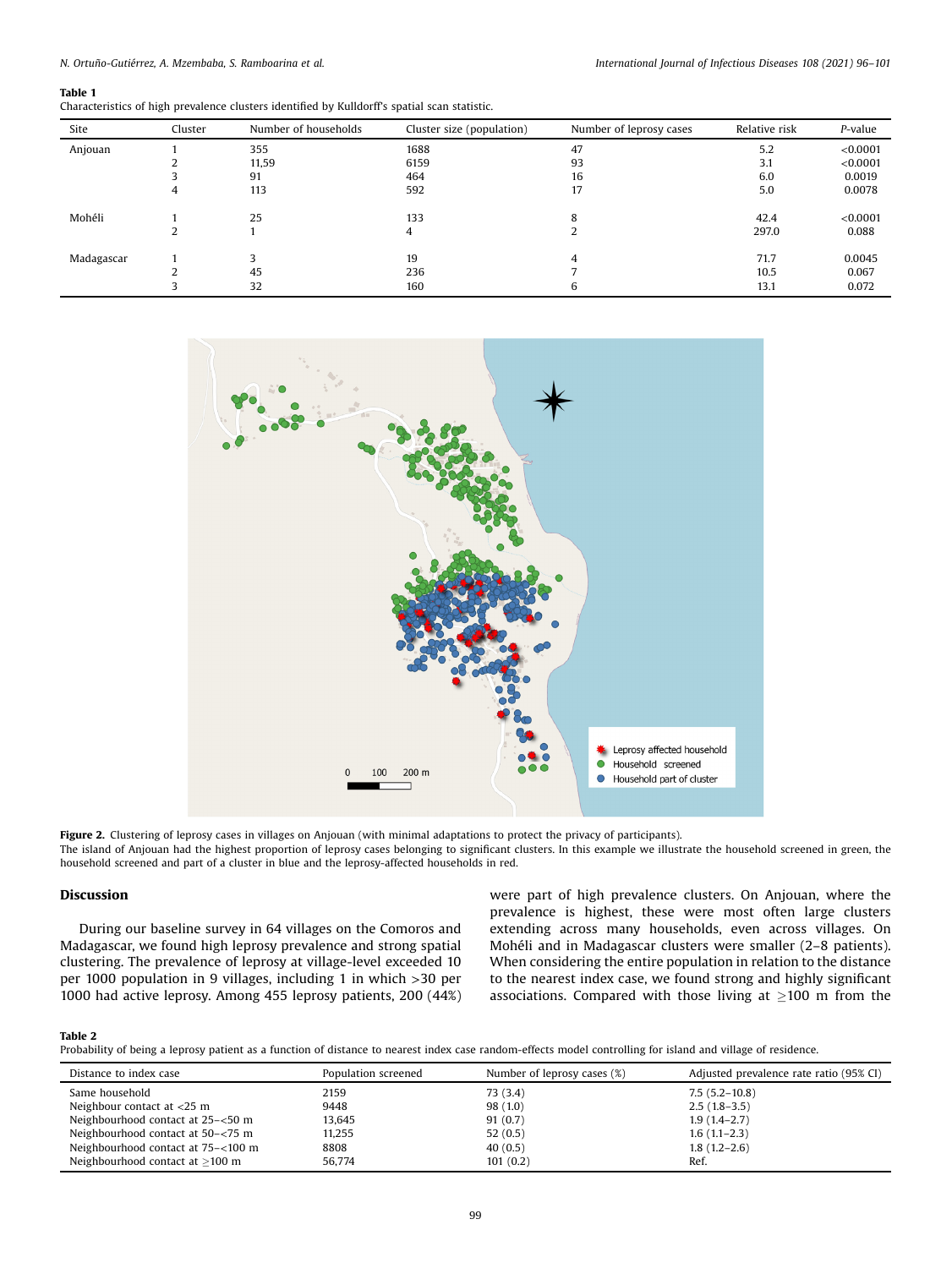#### <span id="page-4-0"></span>Table 3

Probability of being a leprosy patient as a function of distance to nearest index case random-effects model by island of residence, Anjouan, Mohéli, and Madagascar, 2019.

| Distance to                        | Prevalence rate ratio (95% CI) |                     |                   |  |
|------------------------------------|--------------------------------|---------------------|-------------------|--|
| Index case                         | Anjouan                        | Mohéli              | Madagascar        |  |
| Same household                     | $6.4(4.0-10.1)$                | $32.8(12.6 - 85.3)$ | $9.7(4.5 - 20.9)$ |  |
| Neighbour at $<$ 25 m              | $2.4(1.5-3.7)$                 | $5.4(1.9-15.8)$     | $2.1(1.0-4.5)$    |  |
| Neighbourhood contact at 25-<50 m  | $2.0(1.3-3.1)$                 | $2.0(0.6-6.9)$      | $0.6(0.2-1.8)$    |  |
| Neighbourhood contact at 50-<75 m  | $1.8(1.1-2.8)$                 | $^a$ NA             | $0.8(0.3-2.2)$    |  |
| Neighbourhood contact at 75-<100 m | $1.6(1.0-2.7)$                 | $2.5(0.8-7.5)$      | $1.8(0.8-3.8)$    |  |
| Neighbourhood contact at $>100$ m  | Ref.                           | Ref.                | Ref.              |  |

<sup>a</sup> There were no cases in this distance band on Mohéli.

nearest index case, the risk of leprosy was more than 7 times higher for household members. For neighbours at <25 m, the risk was 2–3 times higher. The association remained statistically significant up to 100 m.

Our findings are consistent with earlier results from Anjouan in which we assessed the probability of being diagnosed with leprosy as a function of distance to index cases of earlier years, during a door-to-door survey conducted in 4 villages in 2017 [\(Ortuno-](#page-5-0)[Gutierrez](#page-5-0) et al., 2019a,b). SDR-PEP had been provided in those villages in June 2015 to household contacts of leprosy patients diagnosed since the beginning of 2012. With those living at >75 m from the nearest index case (diagnosed between January 2012 and June 2015) as a reference, the highest risk measured by incidence rate ratio (IRR) of current leprosy (in 2017) was found among those residing in the same household (IRR 2.4, 95% CI 1.5–3.6) and a similar gradient with increasing distance was observed (IRR 1.8, 95% CI 1.3–2.5, IRR 1.2, 95% CI 0.8–1.7 and IRR 1.3, 95% CI 0.8–2.1 for those living at 1–25, 26–50 and 51–75 m, respectively) [\(Ortuno-](#page-5-0)[Gutierrez](#page-5-0) et al., 2019a,b). The fact that SDR-PEP had been provided to close contacts of index cases may have obscured part of the association, especially among household contacts. In an earlier study in Indonesia van Beers et al. [\(1999\)](#page-5-0) reported an incidence rate ratio of 9.4 for household contacts. Moet et al. emphasise the importance of contact-related factors such as the closeness and intensity of the contact and inherited susceptibility when considering who to screen for leprosy (Moet et al., [2004a](#page-5-0)). Similar conclusions as those presented by our study were drawn by Moura et al., highlighting the importance of extending contact screening beyond the household ([Moura](#page-5-0) et al., 2013).

Although we found significant spatial clustering of leprosy, it is important to realize that 56% of cases identified in our surveys were sporadic cases, not belonging to any cluster. We also found that of 455 patients identified, 284 (62.4%) were living >25 m from the nearest other leprosy patient and would have been missed if we had limited screening to near neighbours around an index case. Even a cut-off of at 100 m would still have missed 22% of our patients. In another high endemicity setting, in Bihar, India, a study also found significant clustering among household members and neighbours living up to 25 m, with prevalence rate ratios of 6.3 (95% CI 1.9–21) and 3.6 (95% CI 1.3–10.2), respectively, when compared to those living at >100 m ([Hasker](#page-5-0) et al., 2019). Here too, the majority of leprosy cases (75%) were at >25 m from the nearest index case.

Geographic proximity is an easy-to-apply criterion for active case finding but will not be sufficient to interrupt transmission of M. leprae when a substantial proportion of patients are not part of any spatial cluster. We will have to consider other contacts than just near neighbours. Moet et al. also refer to the 'stone in the pond' principle applied in tuberculosis, which aligns with our findings and those of van Beers et al., who emphasise the importance of contact (van Beers et al., 1999; Moet et al., [2004a\)](#page-5-0). Social network analysis and genotyping of M. leprae can play important roles in further elucidating transmission and identifying those most at risk. In a study in Brazil, 66% of leprosy cases belonged to a household social network with 3 or more leprosy cases ([Boigny](#page-5-0) et al., 2020).

Our findings highlight the importance of redesigning active case finding strategies and targeting of post-exposure prophylaxis, taking into account the epidemiological burden and resources available. The tools used in this study (an app on a smartphone developed with open-access software) are well within reach of leprosy control programs. A shift away from paper-based systems could help to identify those most at risk more effectively.

Another area that should be explored is social network analysis. Although leprosy is a disease associated with social stigma, if all that is required from social contacts is to swallow one single dose of rifampicin to achieve a major reduction in risk, it is worthwhile trying to identify those contacts. In particular, this tracing would apply to contacts not living in the immediate surroundings of the index case.

As a limitation of our study, we acknowledge that despite the strong spatial correlations found, given the long incubation period of leprosy, it is highly likely that the source of the cases identified during our survey were patients that we did not consider as index cases because they were no longer on treatment when the survey took place.

Other neglected tropical diseases apply mass drug administration (MDA) for populations at high risk. However, this is harder to justify for a relatively rare disease like leprosy ([Amoah](#page-5-0) et al., 2020). As time goes by, these MDA programs for once highly prevalent diseases are beginning to face similar challenges as in leprosy. If clusters of high endemicity could be clearly identified, strategies based on focused application of MDA could be considered. This was shown by Bakker et al. on small islands in Indonesia [\(Bakker](#page-5-0) et al., [2005](#page-5-0)) and is the strategy currently piloted in the third arm of the PEOPLE trial. The use of digital technology can be very helpful in outlining such clusters. Similar technologies have also been applied for monitoring and reporting coverage of MDA for other neglected tropical diseases ([Oswald](#page-5-0) et al., 2020).

In conclusion, this study further supports the importance of expanding leprosy prevention and control activities beyond the household level. Focusing on those living within a 25 m perimeter of an index case is an efficient use of scarce resources but would miss a large proportion of cases. Additional criteria need to be developed and verified to identify those in need of screening and post-exposure prophylaxis, these could include social contacts. Digital tools can help in outlining high-risk areas, including in a programmatic context.

## Contributions

NOG contributed to the conceptualization, formal analysis, writing the original draft and reviewing and editing integrating co